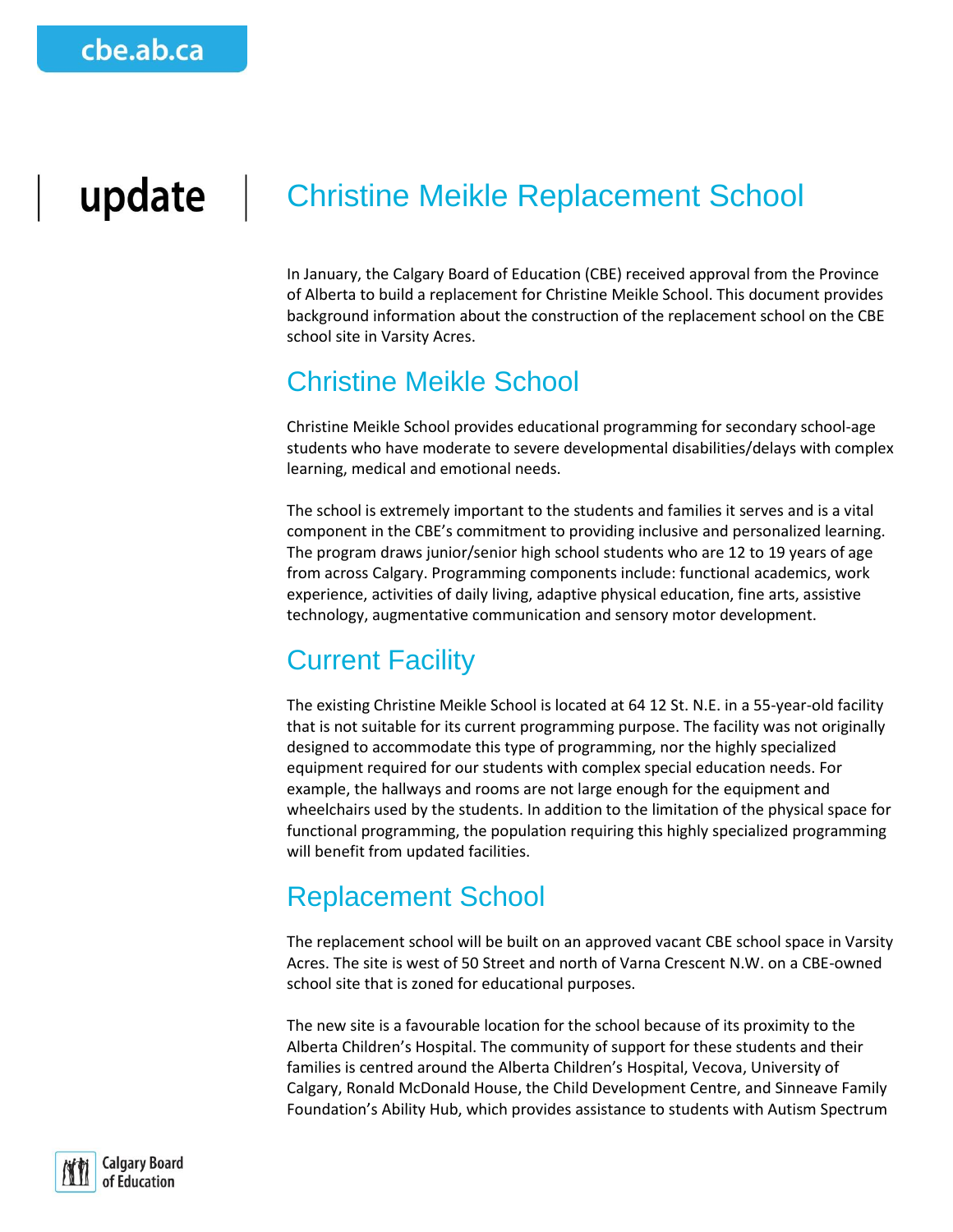Disorders, their families and CBE staff. The location surrounding the new site offers a variety of opportunity for work experience, leisure and daily living skills development. The new school will be designed to accommodate up to 160 students.

# Community Interaction

Christine Meikle School has had very good relationship with its current community (Bridgeland/Riverside) and looks forward to the same in Varsity. The CBE is committed to working with the Varsity Community Association and with residents as Christine Meikle School is introduced into their community.

The CBE acknowledges community concerns about communication. The CBE overestimated community awareness and understanding of the long-time designation of this site as a school site, and of processes that have taken place since the CBE obtained provincial funding in January.

The CBE is focusing on improving communication moving forward. We will listen and understand residents' concerns and provide opportunities for residents to communicate with us. The CBE is in communication with the Varsity Community Association and will partner extensively with the association support full and open communication.

# **Timeline**

To understand how this project has evolved, here is a summary of the process to date:

- In 1971, the site in Varsity was designated as a school site.
- In November 2007, the CBE declared the site surplus to its needs. However, the City of Calgary never took title or changed its school designation.
- In 2010, Christine Meikle School became a ranked priority in the CBE School Capitol Plan.
- **On September 20, 2012, the CBE requested that site be returned as the need** for schools rapidly expanded in the city.
- March 13, 2013, the Ministers of Education and Infrastructure and the City of Calgary were told that CBE intended to use the site for Christine Meikle School, if the school was approved by the Province from the CBE Three-Year School Capital Plan.
- January 21, 2014, Alberta Infrastructure announced funding for a replacement school for the Christine Meikle facility.
- In February 2014, the Christine Meikle project, including site plans were contained in documents presented to at a Board of Trustees meeting as part of an accommodation planning briefing.
- In March 2014, this information was also included in the CBE's Capital Plan which was publicly presented to the Board of Trustees.
- Ongoing, the information has also been reported in monthly construction updates on the CBE's public website.

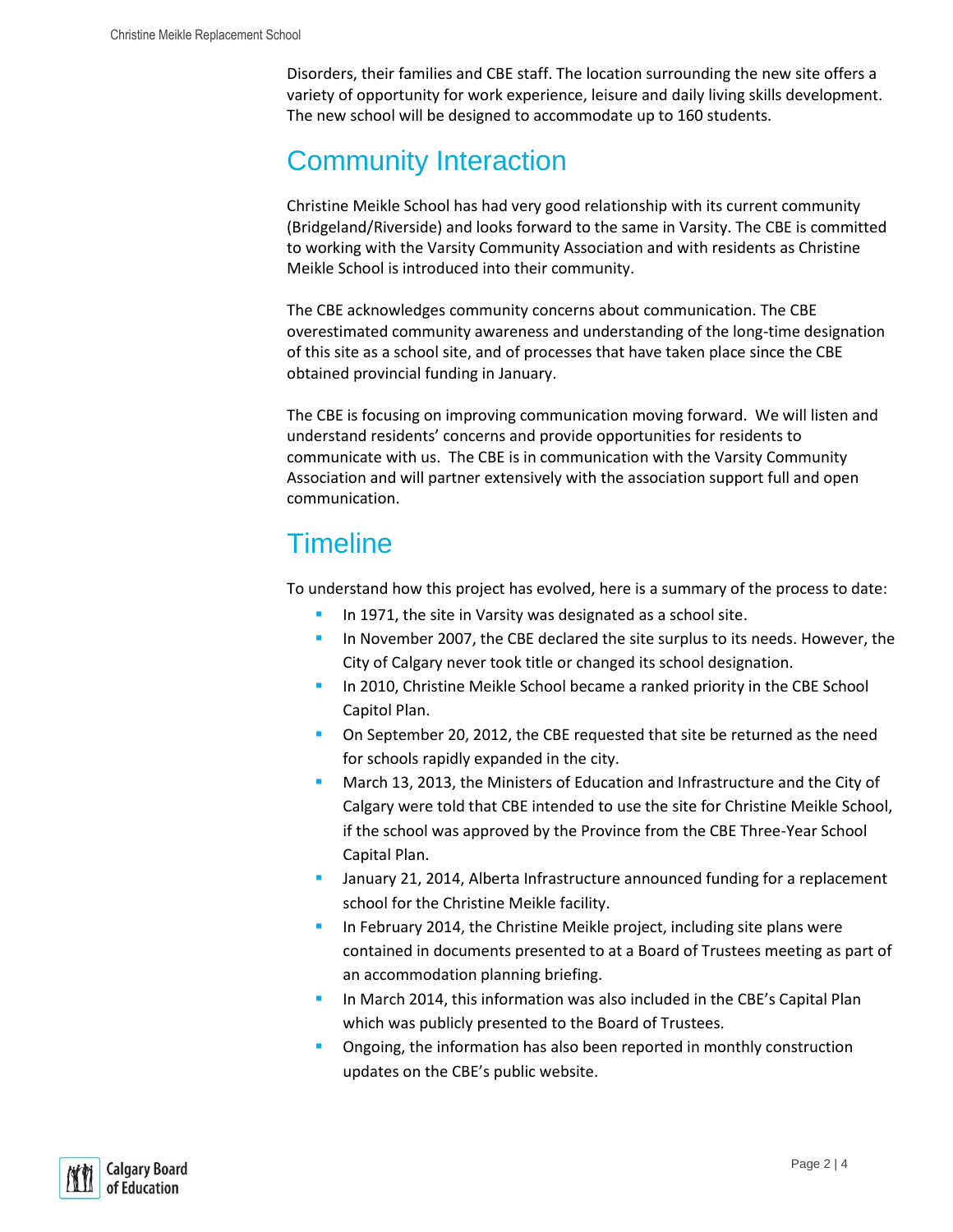# Were Other Sites Investigated by the CBE?

#### **Vecova**

Questions have been asked about whether the school could be located on Vecova's site. Vecova currently provides contract services to other students but not to Christine Meikle School students.

The CBE did investigate the Vecova site on 32 Avenue N.W. However, this site was not a feasible solution for Christine Meikle School because it is too small.

#### **University of Calgary West Campus**

Another possible location that some have suggested is the University of Calgary's west campus area. In fact, the CBE has been in active conversation with the U of C and the Province about the university's West Campus plans. The land is owned by the Province and leased to the university.

However, there are currently no approved development plans for these lands. As a result, the availability of a school site on these lands is seven to 10 years away. The need for a new Christine Meikle School is immediate and Provincial funds are available now.

# Other Questions and Answers

### **Q. What is the urgency in this project?**

A. The need for a replacement school for Christine Meikle was identified and documented in the CBE Capital Plan in 2010. It took four years to get provincial approval which was announced in January this year. The existing Christine Meikle School is in a 55-year-old facility that is not suitable for its current purpose. The facility was not originally designed to accommodate the school program, nor the equipment required to serve its students with special education needs. The hallways and rooms are not large enough for the equipment and wheelchairs used by the students. It will take until 2016 to get the school built, six years after the need to relocate was identified.

### **Q. Why is it advantageous for it to be close to the hospital?**

A. Christine Meikle School students are medically stable adolescents who have the ongoing need for medical and follow-up appointments within that surrounding community. The community of support for these students and their families is centred around the Alberta Children's Hospital, Vecova, University of Calgary, Ronald McDonald House, the Child Development Centre, and Sinneave Family Foundation's Ability Hub, which provides assistance to students with Autism Spectrum Disorders, their families and CBE staff. The location surrounding the new site offers a variety of opportunity for work experience, leisure and daily living skills development.